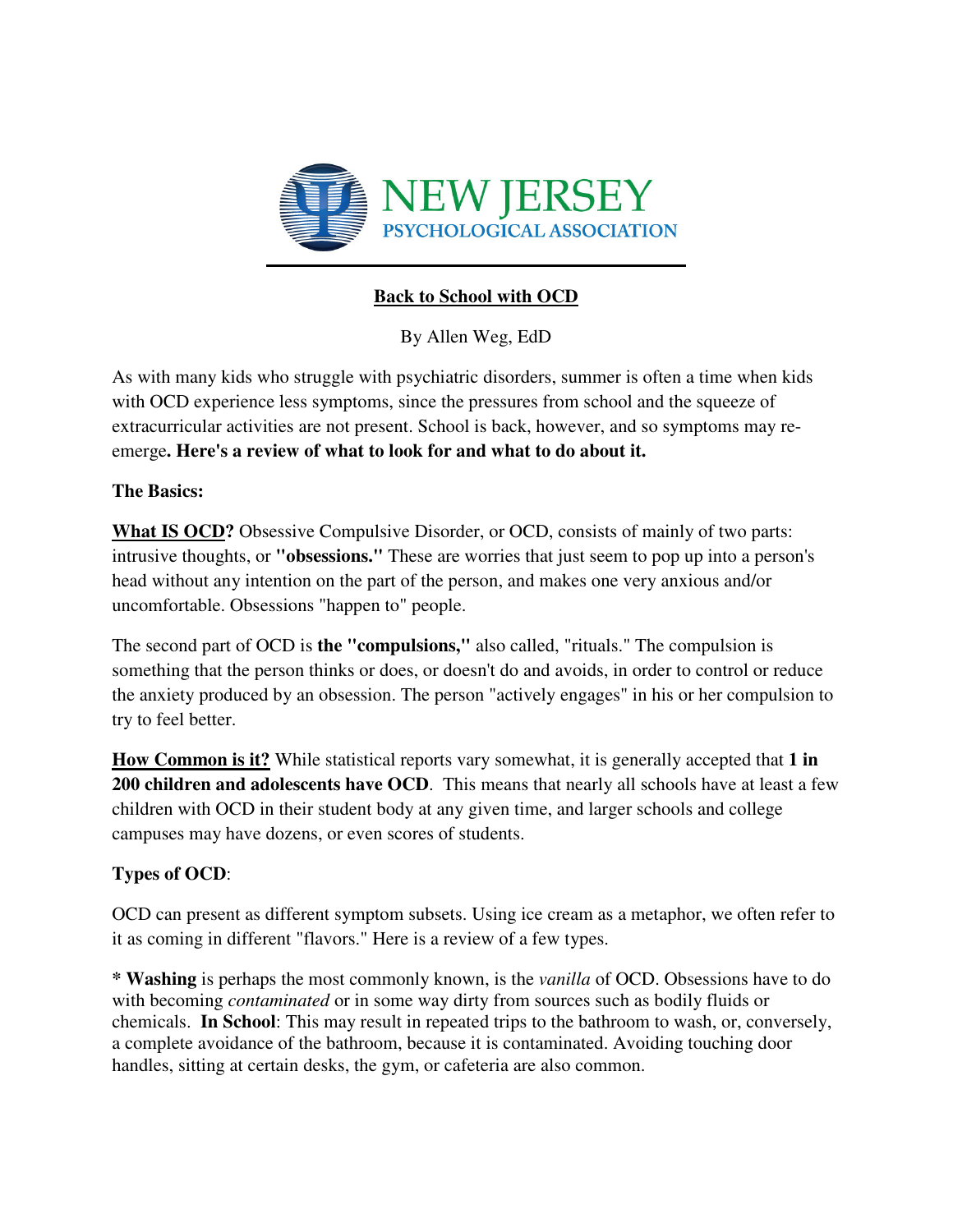**\* Cleaning** is related to washing, but the focus for the child with OCD is not so much one's body as a thing or a place (like a locker or desk). The place or thing needs to be avoided or thoroughly washed, often in a ritualistic way, before the person with OCD will willingly come in contact with it. **In School**: These symptom result in using anti-bacterial wipes on desks, lockers, computers, etc.

**\* Checking** is looking to make sure that nothing has been left behind, that things are "ok" in some way, and may also be expressed in the form of repeated questions. **In School**: These symptoms result in repeated questions to the teacher, going back to a classroom to see if anything was left behind, and searching through the locker and bookbag repeatedly to make sure everything is in there.

**\* Repeating** can refer to engaging in any behavior over and over again in order to ward off something bad from happening, or just until it "feels right." **In School:** These symptoms are often expressed in the need to retrace steps, walk through doorways repeatedly, getting up and sitting down repeatedly, or re-reading or re-writing assignments.

**\* Need for symmetry or order** is the need for things to be even, or equally weighted. Often things have to be lined up a certain way, or "balanced." **In School:** Books or writing utensils have to be lined up in a specific way, much time is spent organizing one's locker or desk.

**\* Sexual obsessions***,* are most commonly a fear that one is really gay or a pedophile when in fact there has been no sexual arousal, sexual fantasies, or sexual behaviors that would support this is. Surprisingly, this is more common than one might think, and has been seen in kids as young as eight or nine years old. **In School:** Avoidance of gym, the locker room, or school in general.

**\* Fear of loss of impulse control** involves the obsession that one will act out in some incontrollable way. Examples are: fear of hurting someone, of blurting out inappropriate statements or curse words in public, of jumping out of a window. Avoidance of potentially dangerous or embarrassing situations is usually the compulsive response. **In School:** Avoidance of the cafeteria where there are knives, of the science lab where there are dangerous chemicals, of holding pens or pencils, or walking near windows. Students will often be afraid to ask or answer questions in class, for fear they may blurt out something inappropriate.

**\* Other Presentations** include **Health anxiety**, or what used to be termed Hypochondria that results in multiple trips to the nurse or school refusal altogether. **Emetophobia**, or fear of vomiting, a very common OCD presentation, results in avoidance of eating, entering the cafeteria, or school attendance. **Scrupulosity,** or moral/ethical OCD, may result in fears that one has cheated or plagiarized work. **Hoarding** is when the child finds it very difficult to throw just about anything away and results in overstuffed bookbags, desks, or lockers. **Perfectionism**, where standards are set so high that the student does schoolwork all the time, resulting in loss of sleep, avoidance of weekend activities, or school altogether because of the stress.

### **Here are some common warning signs that your child may be struggling with OCD**

School avoidance